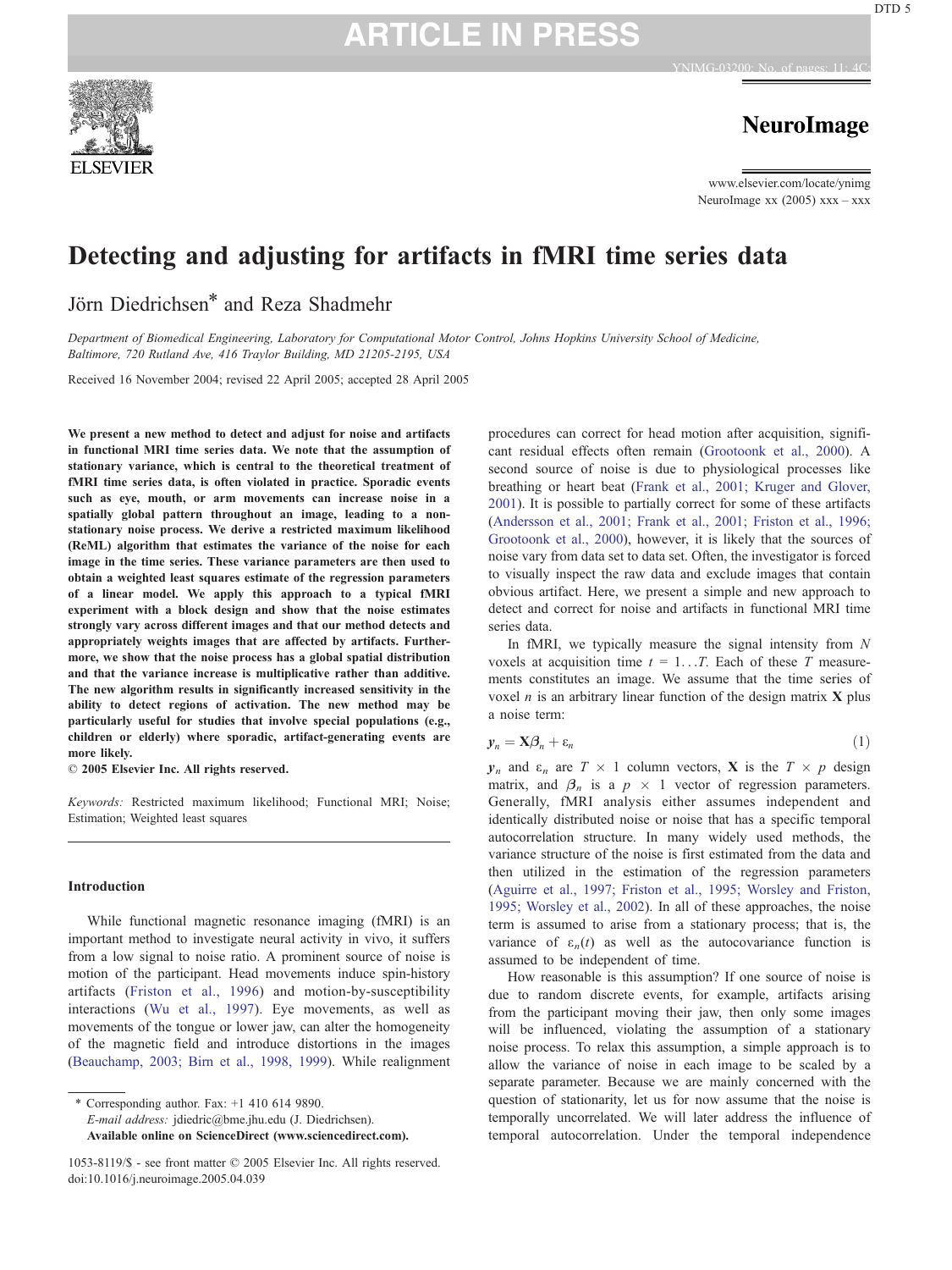assumption, the variance – covariance matrix of the noise process  $\varepsilon_n$  would be:

$$
var(\varepsilon_n) = \begin{bmatrix} s_1 & 0 & \cdots & 0 \\ 0 & s_2 & \cdots & 0 \\ \vdots & \vdots & \ddots & \vdots \\ 0 & 0 & \cdots & s_T \end{bmatrix} \sigma_n^2 = V \sigma_n^2 \tag{2}
$$

In Eq. (2), V is a diagonal  $T \times T$  matrix, while  $\sigma_n^2$  is a scalar. Thus, the expected variance of a voxel at a certain time is a function of the relative amount of variance in that image  $s_t$  and the overall noise  $\sigma_n^2$  observed in that voxel (for a similar multiplicative variance model, see [Worsley et al., 1996\)](#page-10-0). In our model, the sum of all  $s_t$  is constrained to be T. Note that the variance scaling parameters  $s_t$  are the same across all voxels in one image. This implies that, if an image shows increased noise for some voxels, the noise for all other voxels should be increased to a similar degree. Effectively, Eq. (2) assumes that the artifacts that lead to increased noise levels are spatially extended and encompass considerable portions of the brain. We will test this assumption in the Results section.

Discrete events (e.g., swallowing) will impact only those images that were acquired during the event. What should be done with these images, once they are identified? A typical approach would be to discard images based on some fixed threshold. If we knew var( $\varepsilon_n$ ), however, the optimal approach would be to weigh the images by the inverse of their variance. The maximum likelihood estimate of  $\beta_n$  under the assumption that var( $\varepsilon_n$ ) =  $\mathbf{V}\sigma_n^2$  is the generalized least square (GLS) estimate:

$$
\hat{\boldsymbol{\beta}}_{n,GLS} = \left(\mathbf{X}^T \mathbf{V}^{-1} \mathbf{X}\right)^{-1} \mathbf{X}^T \mathbf{V}^{-1} \mathbf{y}_n \tag{3}
$$

$$
\mathbf{V}^{-1} = \begin{bmatrix} s_1^{-1} & 0 & \cdots & 0 \\ 0 & s_2^{-1} & \cdots & 0 \\ \vdots & \vdots & \ddots & \vdots \\ 0 & 0 & \cdots & s_T^{-1} \end{bmatrix}
$$
 (4)

Because  $V^{-1}$  in Eq. (4) is a diagonal matrix, Eq. (3) is often called a weighted least squares (WLS) estimate of  $\beta_n$ .

Use of this method, however, requires that we obtain a valid estimate of the noise level for each image. How could this be achieved? As a first step, consider using the residuals from the ordinary least squares (OLS) regression to estimate the variance parameters. The residuals are:

$$
\mathbf{r}_n = \mathbf{y}_n - \mathbf{X}\hat{\boldsymbol{\beta}}_n = (\mathbf{I} - \mathbf{X}(\mathbf{X}^T\mathbf{X})^{-1}\mathbf{X}^T)\mathbf{y}_n = \mathbf{R}\mathbf{y}_n
$$
 (5)

where **R** is the residual-forming matrix for the OLS regression. Now, we could use  $\mathbf{r}_n \mathbf{r}_n^T$  as an estimate of  $\mathbf{V} \sigma_n^2$ . If we assume that the effect of noise in fMRI data is spatially extended, we may approximate the coefficients  $\hat{s} = [\hat{s}_1, \dots, \hat{s}_T]^T$  by averaging these variance estimates, weighted by  $\hat{\sigma}_n^2$ , over the whole brain. Thus, our estimator would become:

$$
\hat{s} = \frac{1}{N} \sum_{n=1}^{N} \text{diag}\left(\mathbf{r}_n \mathbf{r}_n^T / \hat{\sigma}_n^2\right)
$$

$$
\hat{\sigma}_n^2 = \mathbf{r}_n^T \mathbf{r}_n / (T - \text{rank}(\mathbf{X})) \tag{6}
$$

where the operator diag transforms the diagonal of a square matrix into a column vector. While this estimator has intuitive appeal, it has the problem of being biased and will not result in valid  $t$  values (see Simulation results—uncorrelated noise section). The bias arises because we based our estimates of the variance scaling parameters on the residuals of the OLS regression. As we show in Appendix A, the expected sum of squares of the residuals  $E(\mathbf{r}_n \mathbf{r}_n^T)$ is not  $V\sigma_n^2$  but rather

$$
E(\mathbf{r}_n \mathbf{r}_n^T) = E(\mathbf{R} \mathbf{y}_n \mathbf{y}_n^T \mathbf{R}^T) = \mathbf{R} \mathbf{V} \mathbf{R} \sigma_n^2
$$
 (7)

In particular, time points at which many of the regressors are non-zero will have a lower expected residual than time points at which only the mean regressor is non-zero. In the extreme, if a regressor was non-zero only for one time point, the residual for that image would always be zero. One method to correct this bias is restricted maximum likelihood (ReML) estimation, an iterative method that maximizes the modified likelihood (for an overview, see [Speed, 1997\)](#page-10-0). When trying to estimate  $T$  variance components, however, the computational costs can quickly get out of hand. To help us out, we can use the fact that the calculations for each iteration can be considerably simplified due to the shape of the variance structure in Eq. (2) (see Appendix B).

Having obtained an unbiased estimate of V, we can now replace V with  $\hat{V}$  in Eq. (3) and obtain the WLS estimate  $\hat{\beta}_n$ . Images that have strongly increased residuals will now be given appropriately less weight.

In the following, we will use empirical data from a typical fMRI experiment with a blocked design to show that the noise estimates strongly vary across the sequence of images and that our method is useful in detecting artifacts. We will provide evidence that the artifacts act in a multiplicative rather than additive fashion and test our assumption that the noise process has a global spatial distribution across an image. Having tested the assumptions of the model, we will then show through Monte Carlo simulations that our correction method is unbiased and results in valid significance values. We then apply the method to the real data and test whether the approach improves the sensitivity of hypothesis testing. Finally, we consider the effects of temporally autocorrelated noise and suggest a way to incorporate temporal autocorrelation into the WLS approach.

#### Experimental methods

#### Data acquisition

Data were acquired with a Philips 3.0 T scanner. We used an echoplanar pulse sequence with Sensitivity-Encoded MRI ([Pruess](#page-10-0)mann et al., 1999) and a SENSE-factor of 2. The whole brain was covered in 37 axial slices (3 mm thickness, 0.5 mm gap,  $TR = 2$  s), each of which was acquired with in an  $80 \times 80$  Matrix (FOV was  $24.0 \times 24.0$  cm) and reconstructed to a  $128 \times 128$  image, resulting in a voxel size of  $1.9 \times 1.9 \times 3.5$  mm. Each scan consisted of 6 dummy images and 144 images.

#### Experimental procedure

Participants held an fMRI compatible pneumatic-actuated twojoint robotic arm. Hand position was presented as a cursor on the back projection screen behind the participant and viewed through a mirror. The task of the participant was to move the cursor as quickly as possible to targets that appeared in 2 s intervals at positions 4 cm distant from each other. Periods of 10 movements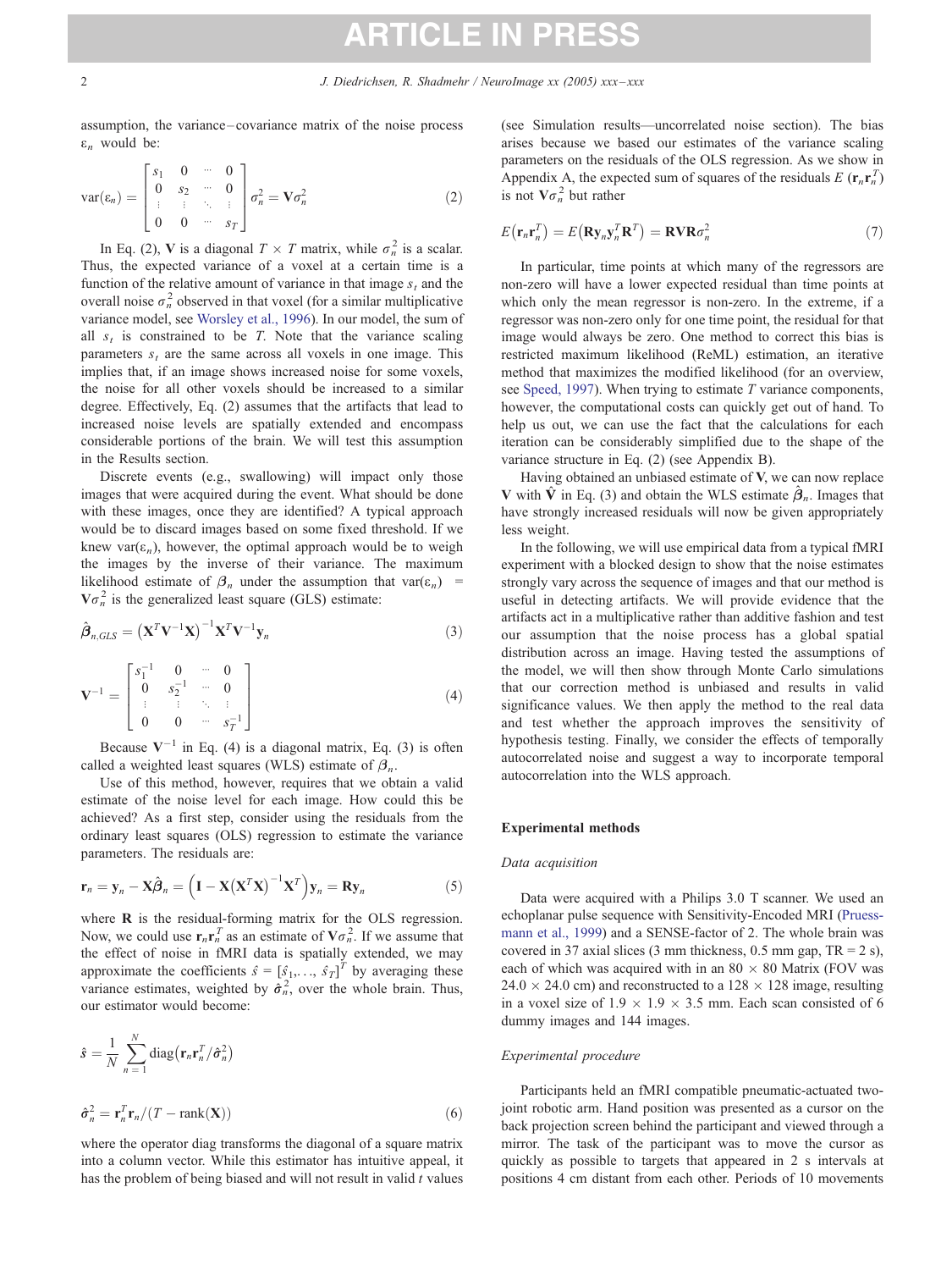(20 s) alternated with periods of rest (14 s), during which the participant positioned the cursor in the center between the two targets. Four different types of movements were tested; the exact nature of these is not of special interest within the scope of this paper. Each scan consisted of 8 movement phases, 2 per condition, and the sequence of conditions was randomized. We ran a total of 8 scans in a single session, resulting in 1152 images per participant. Fifteen healthy participants, age ranging from  $21 - 29$ , volunteered for the experiment. To minimize head movements, participants used a custom-fitted bite bar that was rigidly attached to the head coil. Experimental procedures were approved by the Johns Hopkins Institutional Review Board.

### Data preprocessing and analysis

Analysis was performed using SPM 2 ([Friston et al., 1999\)](#page-9-0). Images were realigned to the first volume using a 6-parameter fixed body transformation. The data for each scan were scaled such that the overall mean of all voxels over 144 images was 100. After a possible weighing of the observations, a high-pass filter with a cutoff frequency of 128 TRs was used to remove slowly varying trends. All analyses were performed on spatially unsmoothed data. For the linear model, we used a boxcar function for each movement phase, convolved with the ''SPM-canonical'' hemodynamic response function ([Friston et al., 1999\)](#page-9-0) and an intercept term for each scan. This resulted in 9 regressors per scan. The estimate of the regression parameter  $\hat{\boldsymbol{\beta}}$  served as a measure for the amount of signal change caused by that group of 10 movements. Estimates were obtained either using ordinary least squares (OLS) or weighted least squares (WLS) regression. For OLS, we used Eq.  $(3)$  with V set to identity. This regression was also used to compute the residual images (Eq. (5)). For WLS, we computed an unbiased version of the variance scaling parameter  $s_t$  for each image t, using ReML (Appendix B). This computation was performed on all voxels that showed a significant omnibus F test with  $P = 0.05$ . The estimates  $\hat{s}_1, \ldots, \hat{s}_T$  were then used to form  $\hat{\mathbf{V}}$  for Eq. (3).

# Results

## Temporal non-stationarity of the noise

We investigated the temporal characteristics of the noise process in our data. An example from a representative participant is shown in [Fig. 1A](#page-3-0). The variance scaling parameter for most images is low, and the residual images (e.g., Image 873, [Fig. 1C](#page-3-0)) appear to be uniform with little or no spatial structure. However, note the sudden increase in variance for some images, particularly the first image in each scan (indicated by the vertical lines in [Fig. 1A](#page-3-0)). Clearly, the assumption of a stationary noise process with time-homogeneous variance is violated in the current data set.

In [Fig. 1A](#page-3-0), the first image of each scan has a variance scaling parameter that is approximately 14 times the variance scaling parameter of a typical image. Visual inspection of the residuals from the OLS regression for these first images (e.g., residual image 1009, [Fig. 1C](#page-3-0)) indicates that the artifact consists of wide-spread ''ringing'' across the image. Importantly, while the artifact was easily detected in the residual images, it could not be readily seen in the raw images (in fact, until this analysis was performed, we had overlooked the artifact). The reason for

the artifact is currently unclear. To let the magnetization of the volume reach equilibrium, six dummy scans were included in the EPI acquisition sequence. Inclusion of more dummy scans did not alter the strength of the observed artifact. Within the scope of this paper, we merely wish to make the point that the artifact is easily detected by inspecting the residual image from the linear model. Furthermore, weighted regression would practically exclude such an image from further data analysis. By weighing the image by the inverse of the variance, i.e. by factor 1/14, influence of this image on the analysis would be negligible. However, because this artifact is rather atypical for fMRI data sets generated in other settings, we excluded the first image from all further analyses.

Two brief increases in error variance can be seen in the second half of the scan ([Fig. 1A](#page-3-0), about image 957 and 966). Each of these phases was accompanied by head motion of the participant. Although every participant used a custom-fitted bite bar, the realignment algorithm estimated movement in the order of 0.5 mm along the z direction ([Fig. 1B](#page-3-0)). The slow drift in the  $y$ direction over the period of each scan, resulting in a slow "sinking" of the image, is related to thermal heating of the gradient coils and not actual head motion. Visual inspection of the residual images ([Fig. 1C](#page-3-0), residual image 966) indicates that the increased residual variance is not due to an incorrect realignment of the image. Incomplete or faulty realignment results in a rim at the outer edge of the brain and around the ventricles, leading to residuals that are positive on one side and negative on the other. Rather, the ventricles (see slice 22) show consistently increased signal. This suggests that the culprit is a spin-history artifact. Movement in the slice selection direction  $(z)$ can result in an increase in net magnetization as previously nonexcited protons are brought into the slice, causing an increase in signal ([Friston et al., 1996\)](#page-9-0).

To investigate whether increases in the error variance of single images are exclusively due to head movement, we plotted the variance scaling parameter for each image against the amount of movement since the last image ([Fig. 2\)](#page-4-0). There is generally an increase in variance with increased movement of the head. However, there are also increases in variance that are unaccompanied by head motion. One possible cause is swallowing and movement of the laryngeal muscles. These kinds of movements can directly cause strong artifacts in the fMRI data through changes to the static magnetic field (B0) without causing overt head movements ([Birn et al., 1998\)](#page-9-0).

Increased residuals can, not only arise from motion artifacts, but also from true properties of the hemodynamic response that are not captured in the design matrix  $X$ . For some participants, this could be seen in slightly increased variance scaling parameters just after the start and end of each task episode. This indicates that the model might not have captured the exact timing of the increase and decrease of the hemodynamic response or that some of the voxels responded transiently to the onset or offset of the task. The inspection of the variance scaling parameters aligned to the task episodes can thus illuminate aspects of the hemodynamic response that are poorly modeled. A solution would be to change the design matrix in such cases to better account for the shape of the true response. This can be achieved by first estimating the hemodynamic response function for each individual and then using this estimate to construct a subject-specific design matrix ([Aguirre](#page-9-0) et al., 1998; Handwerker et al., 2004). Alternatively, one could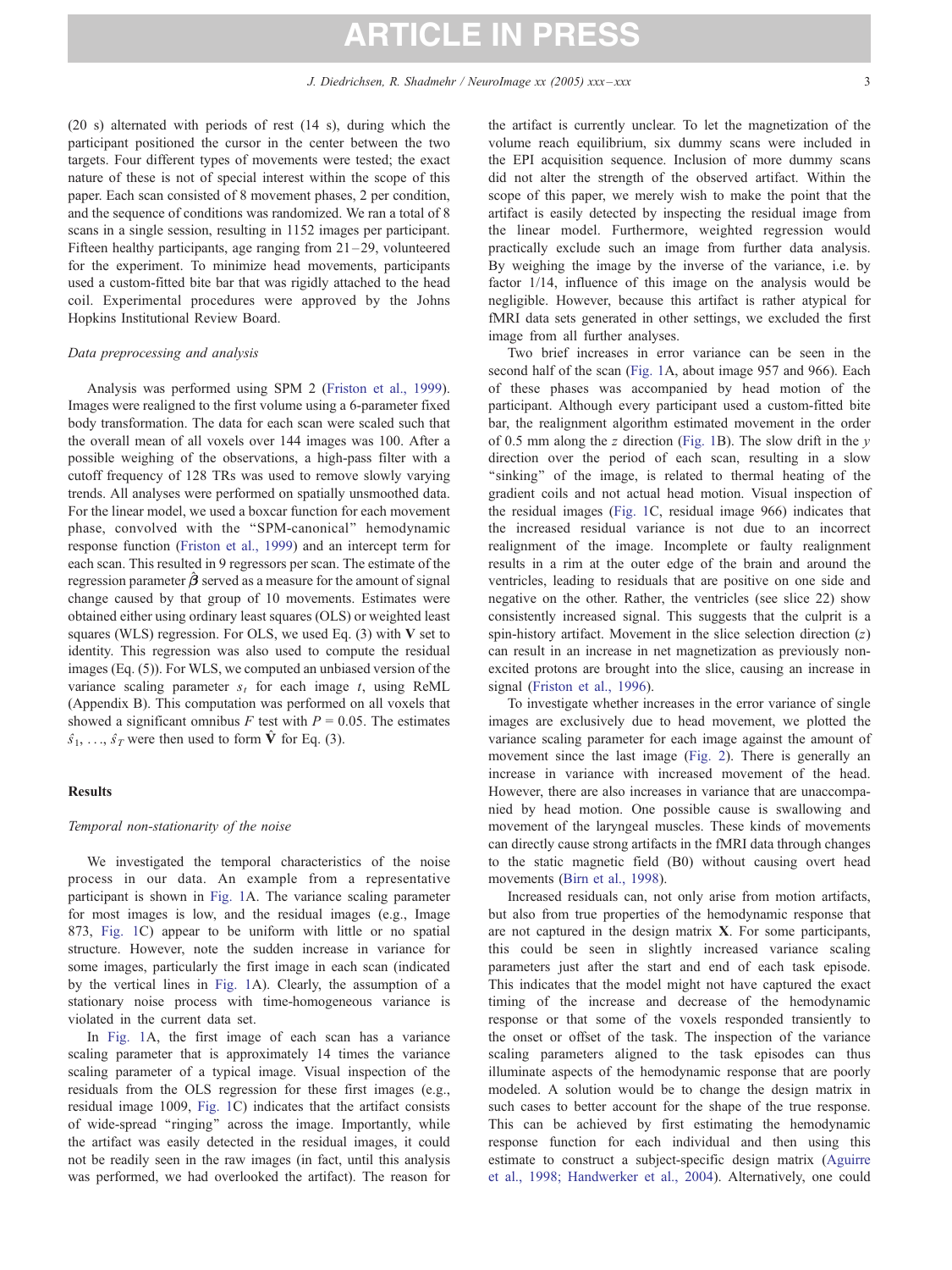<span id="page-3-0"></span>

Fig. 1. (A) The variance scaling parameter  $s_t$  for images 850 – 1030. Vertical lines indicate the first image within each scan. There are large increases in variance at the beginning of each scan (vertical lines). There are also increases in variance coincident with head movements. (B) Realignment parameters for translation, relative to first image of the experiment. The drift in the  $y$  direction over each scan is related to thermal heating of the gradient coils. (C) Representative slices from residual images from the OLS regression: image 873 (normal residual), image 966 (movement related artifact), and image 1009 (first image in scan). Arrows in panel (A) indicate the variance estimates for the three scans shown here.

add the temporal derivative of the predicted response into the design matrix to absorb unwanted variance ([Friston et al.,](#page-9-0) 1998). In contrasts, the WLS method would suppress the influence of poorly modeled aspects of the response on the fit. While this may be less optimal than a change of the design matrix, the overall parameter estimates are not biased by WLS (see [Fig. 4B](#page-6-0)).

#### Multiplicative vs. additive noise

A critical assumption of the model is that increases in noise variance are multiplicative. This predicts that, in absolute terms, voxels with a high  $\sigma_n^2$  should show a bigger increase in variance due to the same artifact than voxels with a low  $\sigma_n^2$ . While noise

sources such as spin-history artifacts, movement-by-susceptibility interactions, or incomplete correction for head motion may scale with the mean brightness of the voxel, at least some of the noise processes in fMRI are likely to be additive, for example, noise in the receiver coils or amplifiers. Thus, rather than a multiplicative noise model (Eq. (2)), an additive noise model might have been more appropriate:

$$
var(\mathbf{y}_n) = \begin{bmatrix} a_1 + \sigma_n^2 & 0 & \cdots & 0 \\ 0 & a_2 + \sigma_n^2 & \cdots & 0 \\ \vdots & \vdots & \ddots & \vdots \\ 0 & 0 & \cdots & a_T + \sigma_n^2 \end{bmatrix}
$$
 (8)

To contrast the predictions of these two models, imagine a data set that includes a subset of images that are particularly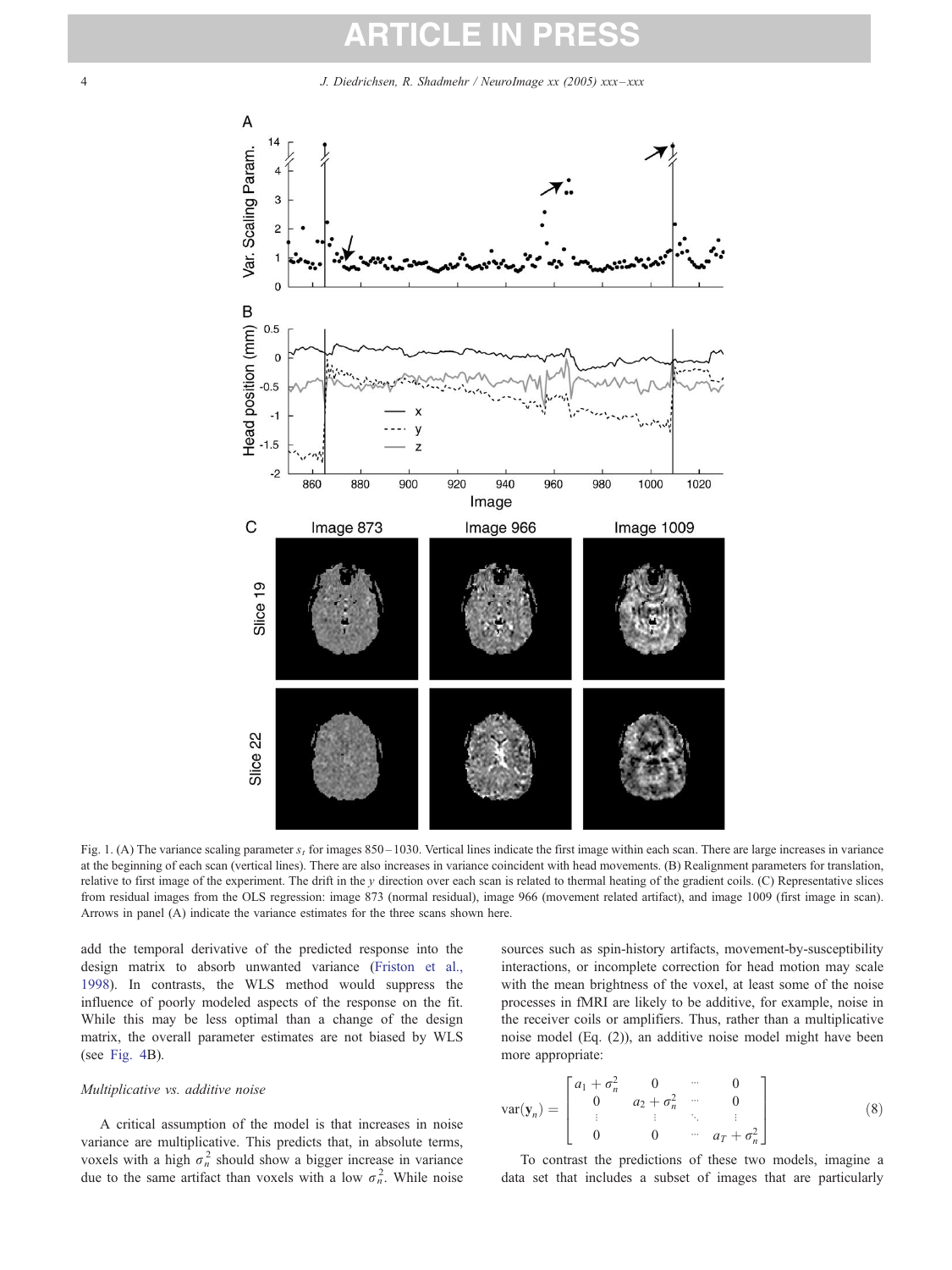<span id="page-4-0"></span>

Fig. 2. Relationship between the variance scaling parameter and the estimated movement in millimeters since the last volume. While increased motion generally leads to increased noise, not all artifacts are related to motion of the head.

noisy, with a high image variance parameter  $(s_H \text{ or } a_H)$  and a subset of low-noise images with a lower image variance parameter ( $s_L$  or  $a_L$ ). Further assume that our image consists of K homogenous subsets of voxels, with each subset having a different voxel-specific variance  $\sigma_k^2$ . The variance of data from the voxel subset k for the high-noise images would be  $var(y_{H,k}) = \sigma_k^2 s_H$ under the multiplicative model (Eq. (2)) and var $(y_{H,k}) = \sigma_k^2 + a_H$ under the additive model Eq. (8). Now, critically, the multiplicative model predicts that the increase in variances from lownoise to high-noise images should depend on the voxel-specific variance:

$$
\text{var}(\mathbf{y}_{H,k}) - \text{var}(\mathbf{y}_{L,k}) = \sigma_k^2 s_H - \sigma_k^2 s_L = \sigma_k^2 (s_H - s_L)
$$

In contrast, an additive model would state that the increase in variance from low-noise to high-noise images should be the same for all subset of voxels.

$$
var(\mathbf{y}_{H,k}) - var(\mathbf{y}_{L,k}) = \sigma_k^2 + a_H - (\sigma_k^2 + a_L) = a_H - a_L
$$

To test these predictions, we performed an OLS regression on a representative data set and used the residuals from all 1152 images to compute the variance scaling parameters  $\hat{s}$  and the voxel-wise residual-mean-square  $\hat{\sigma}_n^2$  Eq. (6).<sup>1</sup> We then selected 81 images with a high estimate of the variance scaling parameter,  $\hat{s}_t > 1.5$  (mean = 2.6), and randomly sampled 81 examples from the remaining images (mean of  $\hat{s}_t = 0.9$ ). Based on the voxel-wise mean-squared residual  $\hat{\sigma}_n^2$ , we then divided the data into 50 subsets of voxels. For each subset  $k$ , we calculated the average square residual from the OLS regression for the high-noise images and the low-noise images as an estimate for the noise variances  $var(y_{H,k})$  and  $var(y_{L,k})$  (Fig.

3A). If noise artifacts impact image variance additively, the difference between these estimates should be constant across different subsets of voxels. The data show, however, that the variance estimates for high- and low-noise images rise with different slopes, while the intercepts are similar. That is, the difference between the high-noise and low-noise images increases with increasing voxel-specific variance, arguing strongly for a multiplicative noise model.

### Spatial distribution of artifacts

The other critical assumption of the proposed method is the spatial uniformity of the change in variance of the noise process. If noise variance was increased occasionally but only in restricted parts of the volume, the proposed method would lead to a loss of efficiency because we would ignore good data in some parts of the volume because other remote areas showed an increased residual variance.

To test the spatial uniformity of the noise process, we estimated the variance scaling parameters  $\hat{s}_1, \ldots, \hat{s}_T$  over the whole brain using ReML (Appendix B). Furthermore, we used the time series of the individual squared residuals from the OLS regression as a rough estimate for the variance scaling parameters in each voxel (because the  $n \times n$  matrix  $y_n y_n^T$  has rank 1, it is not possible to acquire the unbiased ReML estimate on the time series of just one voxel). If the variance of the noise process would indeed fluctuate in a global manner, then the time series of variance scaling



Fig. 3. (A) Multiplicative scaling of noise. The variance estimate for subsets of voxels with increasing voxel-specific variances, separately calculated on images with high noise (black dashed line) and low noise (gray line). (B) Spatial distribution of the noise process. Correlation coefficient of the time series of the squared residuals  $(r_{n,1}^2, \ldots, r_{n,T}^2)$  with the time series of the overall estimated variance scaling parameters  $(\hat{s}_1, \ldots, \hat{s}_T)$ .

<sup>1</sup> A possible argument against this approach is that we picked the highnoise images based on an estimate of the variance-scaling parameter following the multiplicative model. We therefore repeated the analysis by selecting the images with the highest mean-squared residual based on the unweighted residuals  $\frac{1}{N} \sum_{n=1}^{N} \text{diag}(\mathbf{r}_n \mathbf{r}_n^T)$ . The results of this analysis were nearly identical to the results reported in Fig. 3A.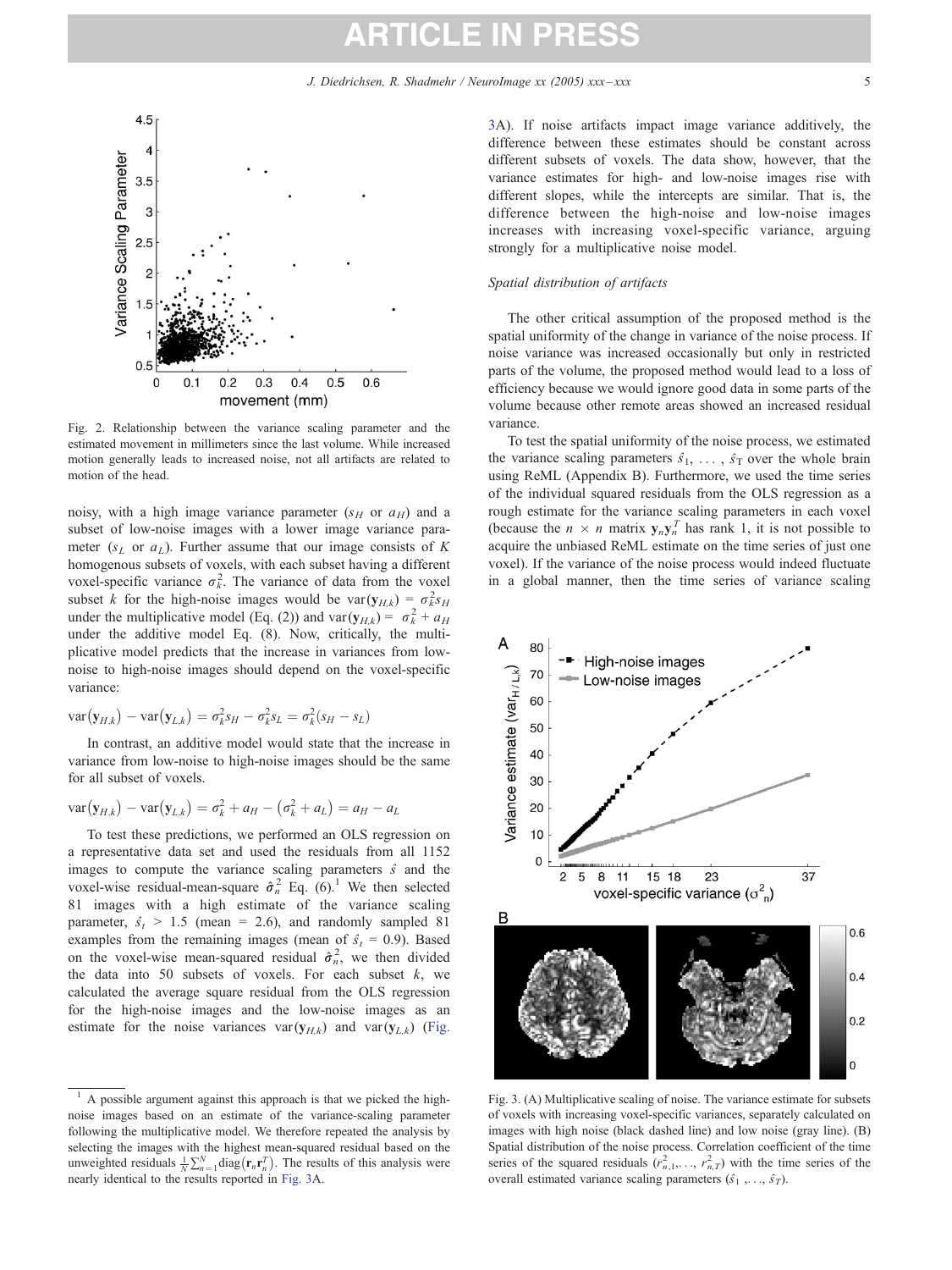parameters from each single voxel should correlate substantially with the time series of variance scaling parameter from the whole brain.

To assess the size of the correlation that would be expected if the noise process was global, we conducted a Monte Carlo study (see next section for details). To model the noise-pikes observed in the real data, we increased the standard deviation of 5% of the images by factor 2. In one case, we increased the variance for all voxel on the same images, corresponding to a global noise process. The median correlation between the individual squared residual time series and the variance scaling parameters estimated on all voxels was 0.22. This value depends slightly on the exact assumptions about the noise process and the spatial smoothness of the data, but for realistic parameter settings, remains between 0.15 and 0.3. In the other case, we increased the variance for each voxel independently for different images, corresponding to a noise process that impacts each voxel individually. In this case, the median correlation was close to zero.

We then calculated the correlation between the individual and collective variance scaling parameter time series for each voxel of one exemplary data set. The median correlation was 0.25, and the correlation was slightly higher in the gray matter than in the white matter ([Fig. 3B](#page-4-0)). This may reflect the fact that some of the variance fluctuations in the noise process were caused by physiological factors or the fact that motion-related artifact was more severe at the border of sulci. Most importantly, the correlation was equally high through the gray matter of the whole brain and within the range that we would expect if the noise process was global. In summary, the estimated variance scaling parameters appear to reflect a global noise process that affects the whole brain.

### Simulation results—uncorrelated noise

We established that the variance structure of our fMRI data shows spikes for some images resulting from artifacts, that these artifacts mainly act in a multiplicative fashion, and that they have a widespread spatial distribution. We now use a Monte Carlo simulation to show that our suggested method leads to more efficient (lower variance) estimators than OLS and that the fixed effect  $t$  values are unbiased. We generated 288 images with 1000 voxels under the Null hypothesis (all  $\beta = 0$ ), using independent and identically distributed noise. For the simulation with noise spikes, we increased the standard deviation of 5% of the images by factor 2. These data were fit with a linear model equivalent to the one used in the behavioral study, albeit only for 2 instead of 8 scans. Thus, there were 16 movement phases in total. Fitting was performed using OLS, WLS with the variance estimates from Eq. (6), and WLS with the ReML estimates as outlined in Appendix B. Standard deviation of  $\hat{\beta}$ —and the false-detection rates  $\alpha$  were computed across all 1000 voxels. The process was repeated 40 times.

Low variances of the regression weights are desirable because these estimators typically are submitted to a second-level analysis with subjects as a random factor ([Searle et al., 1992\)](#page-10-0). If our guess about the variance structure is closer to the truth than the assumption of independent and identically distributed (i.i.d.) noise made by the OLS analysis, then the variance of  $\hat{\beta}_{\text{WLS}}$  should be lower than of  $\hat{\beta}_{OLS}$ , and our second-level inference should become more sensitive.

Unbiased fixed-effect  $t$  values become important if we wish to make inferences on the single subject level while ignoring possible true variability in the  $\beta$ s from repetition to repetition. Under this assumption, the variance – covariance matrix of the parameter estimates  $\hat{\beta}$  can be estimated from the residuals of the regression ([Friston et al., 1995\)](#page-9-0).

$$
\operatorname{var}(\hat{\boldsymbol{\beta}}_n) = (\mathbf{X}^T \hat{\mathbf{V}}^{-1} \mathbf{X})^{-1} \hat{\sigma}_n^2
$$

$$
\hat{\sigma}_n^2 = \frac{\mathbf{r}_n^T \mathbf{r}_n}{T - \operatorname{rank}(\mathbf{X})}
$$

$$
t_{\text{fixed}} = \frac{c^T \hat{\boldsymbol{\beta}}_n}{\sqrt{c^T \operatorname{var}(\hat{\boldsymbol{\beta}}_n) c}}
$$
(9)

The vector c denotes a linear combination of the  $\hat{\beta}$ s.

The standard deviation of the resulting  $\hat{\beta}$ s and the average (false) rejection rates of the Null hypothesis are shown in Table 1. When the data are free of noise spikes (i.i.d.), the three estimation methods result in comparable variances for the regression parameters. The first WLS, however, has a falserejection rate of 5.5%, while valid  $t$  values should always lead to a false-rejection rate that is equal to the theoretically chosen  $\alpha$ (5%). This is due to a bias in the estimation of the variance structure ([Worsley and Friston, 1995\)](#page-10-0) and can be avoided by using the ReML estimation for the variance scaling parameters (third column).

For data containing noise spikes, we separated the regressors into two groups, those that have 2 noise spikes (high noise) and those who have no noise spikes (low noise) during their task period (results for regressors with one noise spike fall in between these extremes). The standard deviation of the  $\hat{\beta}$ s is substantially lower for both WLS methods than for OLS. The false-rejection rate resulting from OLS regression is too high for high-noise regressors, while it is too low for low-noise regressors. When the variance parameters are estimated using ReML, the false-rejection rates are again close to the theoretically desired level. In summary, both suggested WLS methods lead to consistently higher estimation efficiency on noisy

Table 1

Standard deviation (SD) and false-rejection rates  $(\alpha)$  on data simulated without temporal covariance structure

| Measure                               | <b>OLS</b> | WLS (biased) | WLS (ReML) |
|---------------------------------------|------------|--------------|------------|
| i.i.d.                                |            |              |            |
| SD $(\beta)$                          | 0.310      | 0.311        | 0.311      |
| $\alpha$ (%)                          | 5.05       | 5.53         | 5.10       |
| $i.i.d. + Noise spikes$               |            |              |            |
| SD $(\hat{\boldsymbol{\beta}})$ —high | 0.384      | 0.334        | 0.334      |
| SD $(\hat{\boldsymbol{\beta}})$ —low  | 0.309      | 0.309        | 0.309      |
| $\alpha$ —high $(\%)$                 | 7.85       | 5.19         | 5.08       |
| $\alpha$ —low $\binom{0}{0}$          | 3.98       | 5.59         | 5.05       |

Column indicates the method of fitting. OLS: Ordinary least squares, WLS: Weighted least squares using either the biased variance estimates from Eq. (6) or using the restricted maximum likelihood (ReML) estimate. The simulation with noise spikes is evaluated depending on whether two (high noise) or no (low noise) noise spikes occurred during the respective task phase. False-rejection rates are the percentage of voxels that exceeded the critical t value for  $P = 0.05$  (uncorrected).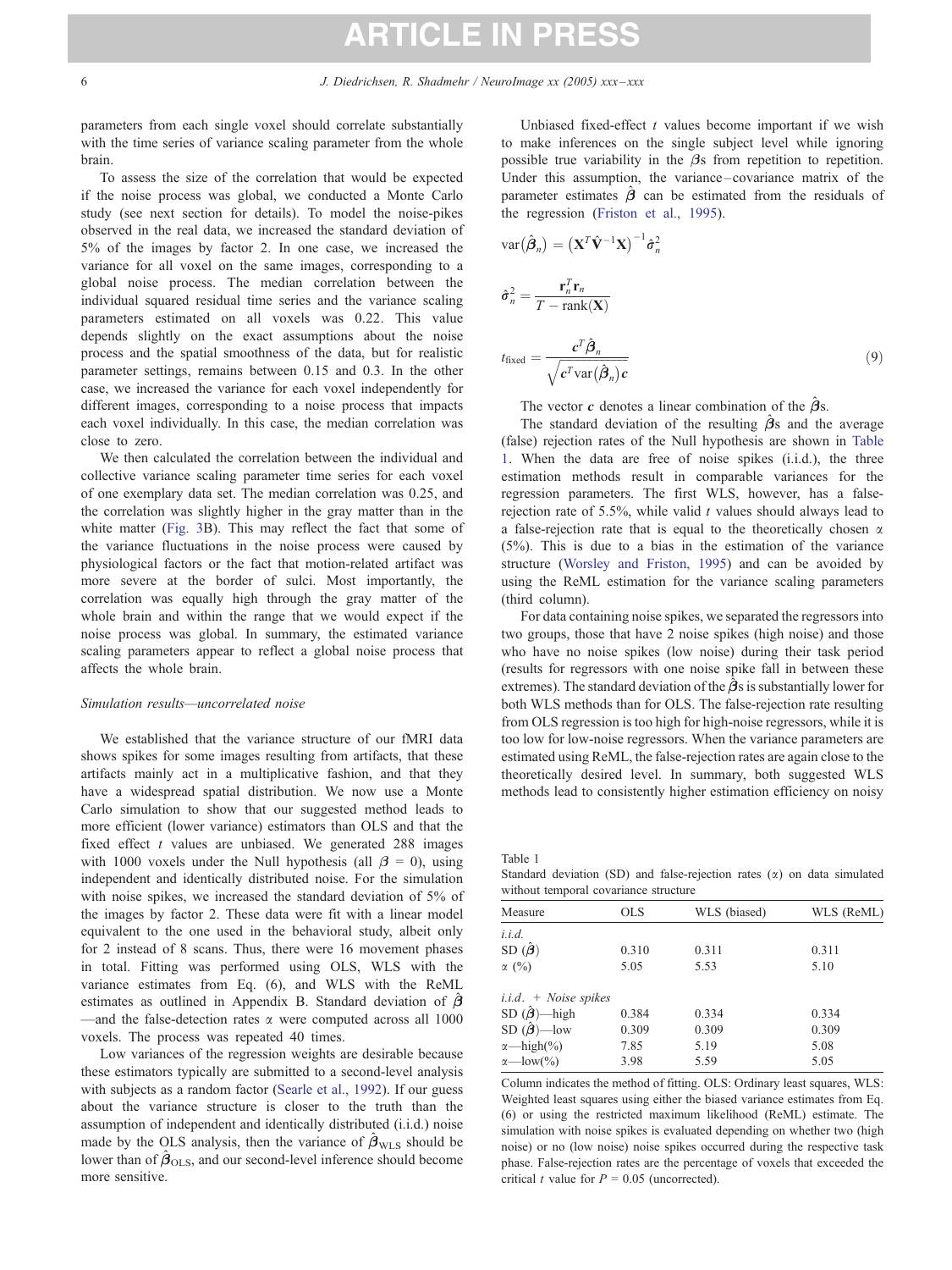<span id="page-6-0"></span>data. However, only the estimation of the variance parameters using ReML results in valid fixed-effects  $t$  values.

## Estimation efficiency on real data

We applied the ReML method to estimate the variance parameters from experimental data. Because the artifact on the first image may not be typical for other fMRI studies, we excluded this image from analysis. The general linear model of Eq. (3) was computed twice for each data set. In the first run, we performed ordinary least squares (OLS) regression with V set to the identity matrix. We then computed from the residuals the estimates of the variance scaling parameters  $s_1 \ldots s_t$ according to the ReML method (see Appendix B). In a second step, we used this estimate  $\hat{V}$  to re-compute the regression parameters Eq. (3), producing a weighted least squares (WLS) estimate  $\hat{\boldsymbol{\beta}}$ .

For each of the four conditions, there are 16 repetitions in the experiment, and we use the notation  $\hat{\boldsymbol{\beta}}_{n,i,j}$  to denote the resulting regression parameter estimate (nth voxel, ith condition, jth repetition). Due to this design, we gained information, not only about the mean signal change in that condition, but also about the variance of  $\hat{\beta}$  for a specific voxel and condition. Thus, we can compare the resulting variance of the  $\hat{\beta}$ s and the resulting t values following either a mixed-effects or fixed-effects model difference between OLS and WLS regression.

To compare the change in these statistics in homogenous subpopulation of voxels, we sorted the voxels in bins based on their involvement in the corresponding condition. We inspected the upper 20th percentile of the most significantly activated voxels, assuming that these are the voxels of main interest to the investigator. We based this binning of the data on the average  $t$ values from OLS and WLS to avoid a selection bias in favor of one of the methods.

Fig. 4A shows the average percent change of the variance of  $\hat{\beta}$  for the 20% most activated voxels. The variance of the parameter estimates is  $1.5-3\%$  lower using WLS than using OLS. Because some of the variance of  $\hat{\beta}$  for both methods will reflect the true variance from repetition to repetition of the task, the achieved change in variance constitutes a lower limit for the improvement in estimation efficiency. While the variance of the  $\hat{\beta}$  coefficients changed between methods, the mean did not change in any systematic direction for any of the bins (Fig. 4B).

### Impact on the inference in mixed- and fixed-effects models

We next considered the effect of the higher efficiency of the WLS estimator onto inference in the context of a within-subject mixed-effects model ([Searle et al., 1992\)](#page-10-0). In the mixed-effects analysis, we consider the  $\beta$  of each repetition to be sampled from a (theoretical) population of possible values. Thus, the variance of the estimates for condition  $i$  and voxel  $n$  should be equal to sum of the variance of the "true"  $\beta$  and the variance that arises from our error in estimating the true  $\beta$ .

$$
\text{var}(\hat{\boldsymbol{\beta}}_{n,i,\cdot}) = \text{var}(\boldsymbol{\beta}_{n,i,\cdot}) + \text{var}(\hat{\boldsymbol{\beta}}_{n,i,\cdot} - \boldsymbol{\beta}_{n,i,\cdot})
$$
(10)

[McGonigle et al. \(2000\)](#page-10-0) have shown that the variance of parameter estimates between scans or sessions can be substantial.



Fig. 4. Percentage change in the statistics from OLS to WLS: (WLS OLS) / OLS \* 100. Results are shown separately for the upper 20% of the most significantly activated voxels. The  $x$  axis shows the mean  $t$  value (averaged over OLS and WLS) for that percentile. (A) Change in the variance of  $\hat{\beta}$ , estimated from the 16 occurrences of that condition across the experiment. (B) Change in the mean of  $\hat{\beta}$ . (C) Change in the t value of a mixed-effects model. (D) Change in the  $t$  value of a fixed-effect model.

Thus, a mixed-effects model with repetition as a random factor would be appropriate.

$$
t_{\text{mixed}} = \frac{\sum \hat{\boldsymbol{\beta}}_{n,k,\cdot}/16}{\sqrt{\text{var}(\boldsymbol{\beta}_{n,k,\cdot})/16}}
$$
(11)

The t values based on the WLS method are  $0.5 - 1.5\%$  higher than the OLS method (Fig. 4C). While this increase may seem modest, the increase in task-related volume is more substantial. If the statistical map is thresholded at a P value of 0.0001 (uncorrected), the OLS method shows 8.1% of the volume as being above threshold, while the WLS method indicates that 8.3% of the volume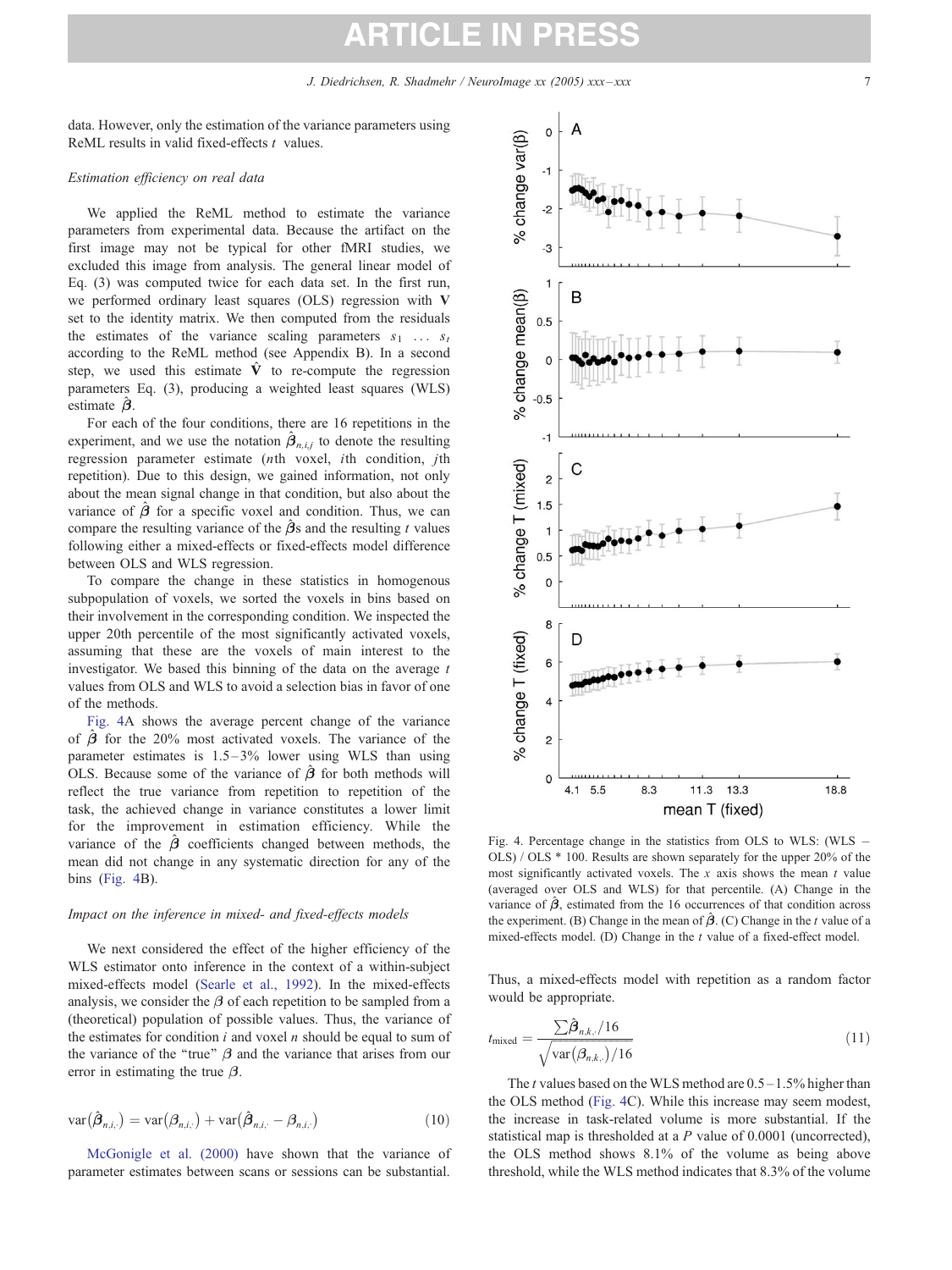is above threshold. We might expect a similar gain for a betweensubject mixed-effects model. In this case, however, functional and anatomical between-subject variability additionally increases the variance of the parameter estimates.

We also calculated the fixed-effects  $t$  value for each voxel and condition for both the OLS and the WLS method. The resulting  $t$  values are  $4.5 - 6\%$  higher for all bins in the WLS vs. OLS analysis ([Fig. 4D](#page-6-0)). If we again threshold the volumes at  $P = 0.0001$ , we find a super-threshold volume of 20.3% of the total volume for the OLS analysis and 21.4% for the WLS analysis.

In summary, our method leads to higher estimation efficiencies and higher detection power in a mixed-effects analysis and to an even larger degree in a fixed-effects analysis. Because we excluded the artifactual first image from the analysis and because our subjects used a bite bar to avoid head movements, we believe that the observed improvement may be quite typical for fMRI studies and will be even more substantial if the scans include more artifacts.

#### Temporally autocorrelated noise

The above analysis assumed temporally uncorrelated noise. However, it is known that fMRI time series typically shows temporal autocorrelation, even after a high-pass filter has been applied to remove slow varying trends ([Woolrich et al., 2001; Worsley et al.,](#page-10-0) 1996; Zarahn et al., 1997). Ignoring this autocorrelation can lead to lower estimation efficiency and impact the validity of fixed-effects  $t$ values. To address this issue in the frame work of the suggested WLS method, we combined the variance model in Eq. (2) with a term that simulates a temporal autocorrelation of a fixed shape. In particular, we added a temporal autocorrelation term as it would arise from an autoregressive noise process with a regression coefficient of  $a = 0.2$ , as is the usual approach in SPM2. The weights of the diagonal terms  $(s_1, \ldots, s_T)$  and the weight of the autoregressive term  $(s_{T+1})$  can again be estimated using ReML (see Appendix C). A covariance model that is composed of an autoregressive term plus uncorrelated white noise has been suggested by [Purdon and Weisskoff \(1998\).](#page-10-0) The novel contribution here is that the diagonal elements of the covariance matrix are allowed to differ such that varying levels of noise for different images can be captured.

We used a Monte Carlo simulation to compare this method to the ''standard'' algorithm in SPM2, which uses ReML to estimate the weights for the temporal autocorrelation for a fixed autoregressive process, as well as for the derivative of the variance matrix in respect to the autoregressive coefficient a. We performed a simulation identical to the one described in the last simulation section, except that we used noise generated by an autoregressive process with  $a = 0.2$ . The data were fit with OLS, WLS (ReML), and two ReML methods that take into account temporal autocorrelation. The first was the standard procedure in SPM2, which estimates the contribution of two variance components: the variance structure of an autoregressive process with  $a = 0.2$  and the derivative of that structure in respect to a. The second method was a combination of WLS and the autoregressive model as outlined in Appendix C.

For data without noise spikes, all algorithms lead to comparable estimation efficiency (Table 2). In contrast, t values are valid only for the two models that take into account the temporal autocorrelation structure. Methods that assume independent noise show false-rejection rates of higher than 5% (see

#### Table 2

Standard deviation (SD) and false-detection rates  $(\alpha)$  for data simulated with an autoregressive temporal covariance structure (order 1, coefficient =  $0.2)$ 

| Measure                              | <b>OLS</b> | WLS   | AR    | $WLS + AR$ |  |  |
|--------------------------------------|------------|-------|-------|------------|--|--|
| AR (1)                               |            |       |       |            |  |  |
| SD $(\ddot{\beta})$                  | 0.376      | 0.376 | 0.375 | 0.376      |  |  |
| $\alpha$ (%)                         | 9.13       | 9.45  | 5.05  | 5.06       |  |  |
| $AR(1) + Noise spikes$               |            |       |       |            |  |  |
| SD $(\beta)$ —high                   | 0.441      | 0.398 | 0.441 | 0.395      |  |  |
| SD $(\hat{\boldsymbol{\beta}})$ —low | 0.375      | 0.376 | 0.375 | 0.375      |  |  |
| $\alpha$ —high $(\%)$                | 11.15      | 9.10  | 7.40  | 5.23       |  |  |
| $\alpha$ - low(%)                    | 7.65       | 9.44  | 4.55  | 5.08       |  |  |

Column indicates the method used for fitting. OLS: Ordinary least squares, WLS: Weighted least squares using restricted maximum likelihood (ReML) estimate. AR: Autoregressive model, as used in SPM2. WLS + AR: combination of weighted least squares and autoregressive model. The simulation with noise spikes is evaluated depending on whether two (high noise) or no (low noise) noise spikes occurred during the respective task phase.

also [Friston et al., 1995; Purdon and Weisskoff, 1998\)](#page-9-0). When noise spikes are added to the data, the standard deviation of the  $\hat{\beta}$ s is lower for both WLS methods (independent whether these account for temporal autocorrelation or not) than for the two methods that assume stationary variances. But only the method that combines WLS and temporal autocorrelation leads to valid  $t$ values under this condition.

#### Discussion

In model fitting, it is always a good idea to inspect the residuals. This is non-trivial endeavor in fMRI studies due to the sheer amount of data. While many analysis packages (e.g., SPM2, AFNI) only provide the residual-mean-squares image averaged over all time points, tools for the graphical inspection of residuals have been developed ([Luo and Nichols, 2003\)](#page-10-0). In this spirit, we propose here to inspect the time course of the squared residuals averaged across the brain and then to examine the individual residual images that show increased variance. In the present study, this strategy led to the detection of artifacts that corrupted the fMRI data on the first images of each scan, a fact that was not apparent from the inspection of the raw data files. Furthermore, movement-related artifacts could easily be detected. Modified SPM2 Matlab routines that allow for the extraction of the temporal statistics of the residuals and the implementation of WLS using ReML can be downloaded from [http://www.bme.jhu/~reza/imaging/SPMj.html.](http://www.bme.jhu)

Ideally, one would use these techniques to identify unwanted sources of noise and consequently eliminate them. However, some artifacts are only detected after the data have been completely collected. Others cannot be avoided because they are caused by overt eye, mouth, or arm movements that are essential parts of the experimental paradigm. While specific methods have been suggested to correct for artifacts arising from head movements ([Andersson et al., 2001; Friston et al., 1996; Grootoonk et al.,](#page-9-0) 2000), we proposed here a general technique that allows the detection and correction of artifacts independent of origin and form. We showed that most noise-generating artifacts are quite spatially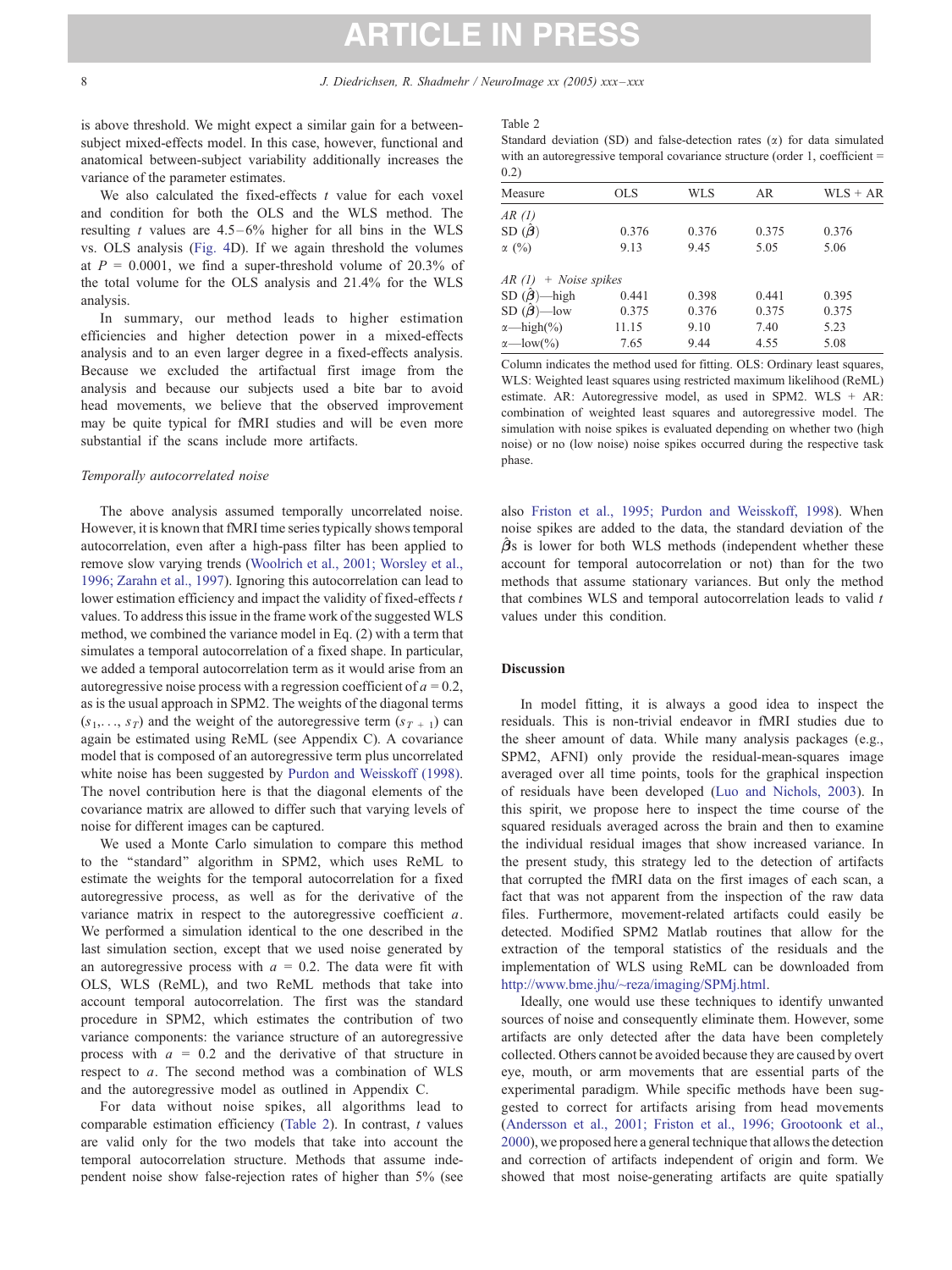extended (see also, [Frank et al., 2001\)](#page-9-0), justifying the estimation of a variance scaling parameter for each image from the residual sums-ofsquares across the volume of interest. These estimates can then be used to weigh each observation inversely to the estimated variance of that image, resulting in optimal estimation efficiency.

The validity of  $t$  values in a fixed-effects analysis depends on the accuracy of the estimated covariance structure of the errors ([Friston](#page-9-0) et al., 2000). Our Monte Carlo simulations showed that, if the real covariance structure differs from the assumed structure, large biases in the significance values can occur. We therefore used ReML estimation to arrive at reasonably accurate estimates of the variance components. We derived a computationally feasible algorithm to implement this idea both for the assumption of independent and autocorrelated noise.

Applied to the current data set, the resulting estimators showed a higher efficiency than the traditional OLS estimators. Using a mixed-effects model, the gain was a  $0.5-1.5\%$  increase of the t value for voxels of interest, which translated to a 2.5% increase in the super-threshold volume, using a statistical threshold in the typical range for imaging studies. For a fixed-effect model, the gains were substantially higher, indicating that the noise variance is severely overestimated when noisy images are fully included into the analysis.

Because our study was conducted with a bite bar and with trained and healthy cooperative volunteers, we believe that our data had comparably few artifacts. However, in studies with children or special populations, we expect our procedure to result in higher improvements in estimation. In summary, the suggested method significantly improves the ability to draw sensitive and valid inferences from potentially noisy fMRI data.

### Acknowledgments

The work was supported through grants from the NIH (NS37422) and the Human Frontiers Science Program. We are grateful to the staff of the F.M. Kirby Research Center for Functional Brain Imaging at Kennedy Krieger Institute for facilitating this study. This Center is funded by an NIH/NCRR resource grant (RR15241). We thank Matthew Brett, James J. Pekar, John v. Horn, Yasmin L. Hashamboy, and two anonymous reviewers for helpful comments.

#### Appendix A. Expected sum of squares of the residuals

$$
E\{\mathbf{r}_n \mathbf{r}_n^T\} = E\{\mathbf{R}\mathbf{y}_n \mathbf{y}_n^T \mathbf{R}^T\}
$$
  
\n
$$
= E\{\mathbf{R}(\mathbf{X}\boldsymbol{\beta} + \varepsilon_n)(\mathbf{X}\boldsymbol{\beta} + \varepsilon_n)^T \mathbf{R}^T\}
$$
  
\n
$$
= E\{\mathbf{R}\mathbf{X}\boldsymbol{\beta}\boldsymbol{\beta}^T \mathbf{X}^T \mathbf{R}^T\} + E\{\mathbf{R}\varepsilon_n \varepsilon_n^T \mathbf{R}^T\}
$$
  
\n
$$
\mathbf{R}\mathbf{X}\boldsymbol{\beta}\boldsymbol{\beta}^T \mathbf{X}^T \mathbf{R}^T = \left(\mathbf{I} - \mathbf{X}(\mathbf{X}^T\mathbf{X})^{-1}\mathbf{X}^T\right)\mathbf{X}\boldsymbol{\beta}\boldsymbol{\beta}^T \mathbf{X}^T
$$
  
\n
$$
\times \left(\mathbf{I} - \mathbf{X}(\mathbf{X}^T\mathbf{X})^{-1}\mathbf{X}^T\right) = 0
$$
  
\n
$$
E\{\mathbf{r}_n \mathbf{r}_n^T\} = E\{\mathbf{R}\varepsilon_n \varepsilon_n^T \mathbf{R}^T\} = \mathbf{R}\left(\text{var}\{\varepsilon_n\} + E\{\varepsilon\}E\{\varepsilon^T\}\right)\mathbf{R}^T
$$
  
\n
$$
= \mathbf{R}\mathbf{V}\mathbf{R}\sigma_n
$$
 (A.1)

### Appendix B. Restricted maximum likelihood estimation

Assume a linear model as in Eq. (1), with a model of the noise covariance structure denoted by the matrix  $V(s)$ , a function of a vector of parameters s. Unbiased estimators of s can be obtained by maximizing the restricted log-likelihood of s ([Speed, 1997\)](#page-10-0). Given that  $y \sim N$  ( $X\beta$ ,  $V(s)$ ), we have:

$$
l_r(s|\mathbf{y}) = -\frac{1}{2} \left( \ln |\mathbf{V}(s)| + \ln |\mathbf{X}^T \mathbf{V}(s)|^{-1} \mathbf{X}| + \mathbf{y}^T \mathbf{R} \mathbf{V}(s)^{-1} \mathbf{R} \mathbf{y} \right) + \text{const}
$$
\n(B.1)

This likelihood can be maximized using an iterative method. We start with an arbitrary guess  $s^{(1)}$  for the variance parameters. For each iteration  $u$ , we compute the variance – covariance matrix V, following Eq. (2), and the corresponding residual-forming matrix R.

$$
\mathbf{V}^{(u)} = \mathbf{V} \left( \mathbf{s}^{(u)} \right)
$$

$$
\mathbf{R}^{(u)} = \left( \mathbf{I} - \mathbf{X} \left( \mathbf{X}^T \mathbf{V}^{(u)-1} \mathbf{X} \right)^{-1} \mathbf{X}^T \mathbf{V}^{(u)-1} \right)
$$
(B.2)

Using the derivation described by [Speed \(1997\),](#page-10-0) we now compute the first derivative of the restricted log-likelihood with respect to the parameters  $s_i$ . Using the following identity:

$$
\frac{\mathrm{dln}|\mathbf{V}(\mathbf{s})|}{\mathrm{d}s_i} = \text{tr}\left(\mathbf{V}^{-1}\frac{\mathrm{d}\mathbf{V}}{\mathrm{d}s_i}\right)
$$

where tr represents the trace operator, we arrive at:

$$
\frac{dl_r}{ds_i} = -\frac{1}{2} \left( \text{tr} \left( \mathbf{V}^{-1} \frac{d\mathbf{V}}{ds_i} \right) + \text{tr} \left( \left( \mathbf{X}^T \mathbf{V}^{-1} \mathbf{X} \right)^{-1} \mathbf{X}^T \frac{d\mathbf{V}^{-1}}{ds_i} \mathbf{X} \right) + \mathbf{y}^T \mathbf{R} \frac{d\mathbf{V}^{-1}}{ds_i} \mathbf{R} \mathbf{y} \right)
$$

Using the following two identities:

$$
\frac{\mathrm{d}(\mathbf{V}(s))^{-1}}{\mathrm{d}s_i} = -\mathbf{V}^{-1}\frac{\mathrm{d}\mathbf{V}}{\mathrm{d}s_i}\mathbf{V}^{-1}
$$

 $tr(ABC) = tr(CAB)$ 

we simplify the derivative:

$$
\frac{dI_r}{ds_i} = -\frac{1}{2} \left( \text{tr} \left( \frac{dV}{ds_i} V^{-1} \right) \right.
$$
  
\n
$$
- \text{tr} \left( \mathbf{X} (\mathbf{X}^T V^{-1} \mathbf{X})^{-1} \mathbf{X}^T V^{-1} \frac{dV}{ds_i} V^{-1} \right)
$$
  
\n
$$
- \text{tr} \left( \mathbf{y}^T \mathbf{R} V^{-1} \frac{dV}{ds_i} V^{-1} \mathbf{R} \mathbf{y} \right) \right)
$$
  
\n
$$
= -\frac{1}{2} \text{tr} \left( \frac{dV}{ds_i} V^{-1} \left( \mathbf{I} - \mathbf{X} (\mathbf{X}^T V^{-1} \mathbf{X})^{-1} \mathbf{X}^T V^{-1} \right) \right)
$$
  
\n
$$
- \mathbf{y}^T \mathbf{R} V^{-1} \frac{dV}{ds_i} V^{-1} \mathbf{R} \right)
$$
  
\n
$$
= -\frac{1}{2} \text{tr} \left( \frac{dV}{ds_i} V^{-1} \mathbf{R} - \mathbf{y} \mathbf{y}^T \mathbf{R} V^{-1} \frac{dV}{ds_i} V^{-1} \mathbf{R} \right)
$$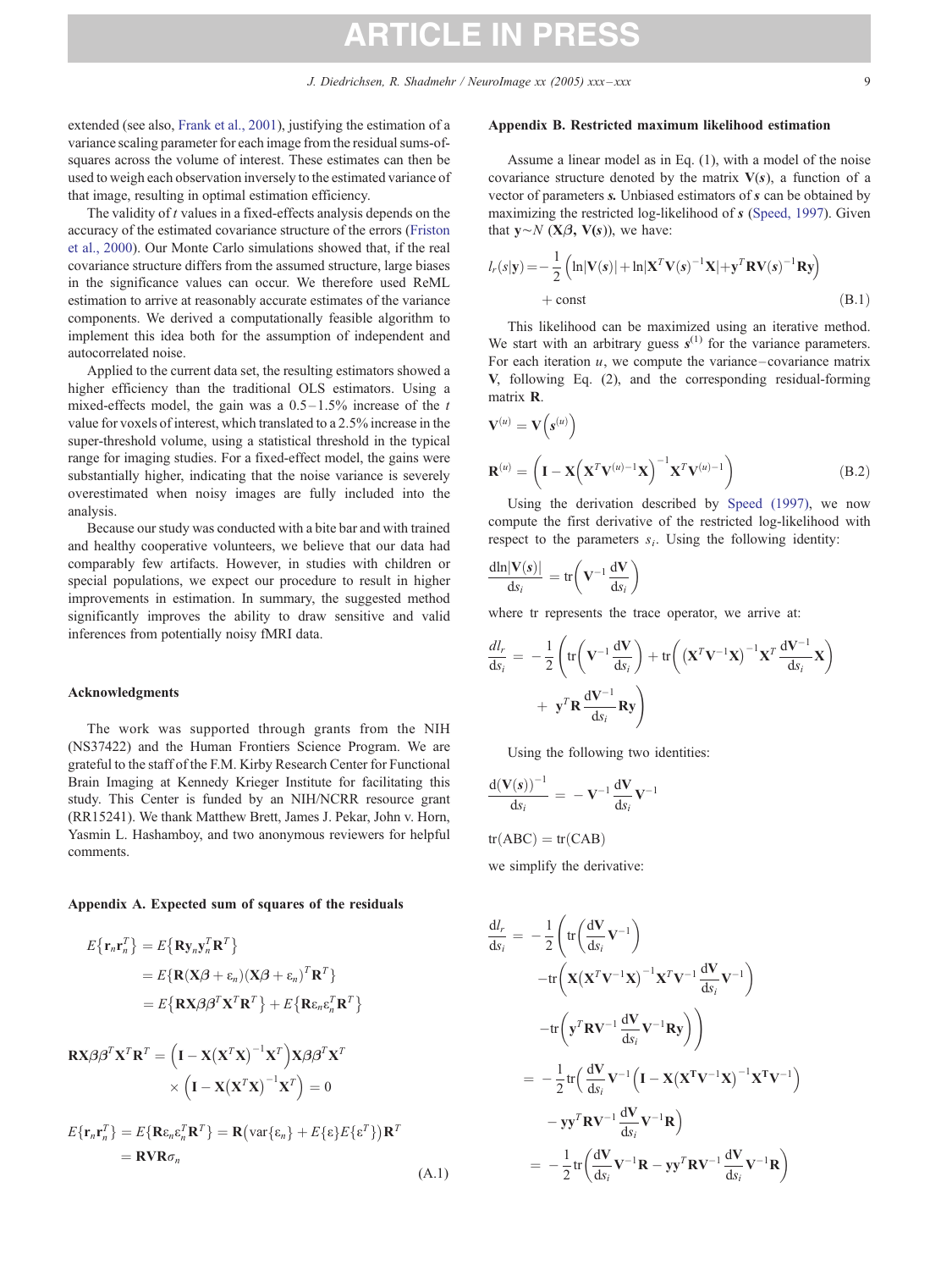<span id="page-9-0"></span>Therefore, on iteration  $u$ , we have a vector  $g$  that represents the derivative of the log-likelihood:

$$
\mathbf{g}_{i}^{(u)} = \frac{\partial l_{r}}{\partial s_{i}} = -\frac{1}{2} \text{tr} \left( \frac{\partial \mathbf{V}(\mathbf{s})}{\partial s_{i}} \mathbf{V}^{(u)-1} \mathbf{R}^{(u)} - \mathbf{y} \mathbf{y}^{T} \mathbf{V}^{(u)-1} \mathbf{R}^{(u)} \frac{\partial \mathbf{V}(\mathbf{s})}{\partial s_{i}} \mathbf{V}^{(u)-1} \mathbf{R}^{(u)} \right)
$$
(B.3)

Next, we compute the negative expected second derivative of the log-likelihood with respect to the parameters, the Fisherinformation matrix F:

$$
\mathbf{F}_{ij}^{(u)} = -\left\langle \frac{\partial^2 l_r}{\partial s_i \partial s_j} \right\rangle
$$
\n
$$
= \frac{1}{2} \text{tr} \left( \mathbf{V}^{(u)-1} \mathbf{R}^{(u)} \frac{\partial \mathbf{V}(s)}{\partial s_i} \mathbf{V}^{(u)-1} \mathbf{R}^{(u)} \frac{\partial \mathbf{V}(s)}{\partial s_j} \right)
$$
\n(B.4)

We update the guess of  $s$  using the Newton-Raphson method

$$
s^{(u+1)} = s^{(u)} + F^{(u)-1}g^{(u)}
$$
 (B.5)

and iterate Eqs.  $(B.2 - B.5)$  until convergence.

Calculating the Gradient and Fisher-scoring matrix can be computationally expensive, especially if each image has a separate parameter. However, the derivatives  $\frac{\partial V(s)}{\partial s_i}$  are all sparse  $T \times T$  matrices with the only non-zero element being a one at the *i*th row and *i*th column. We define  $P^{(u)} = V^{(u)-1}R^{(u)}$  and introduce the notation  $P_{i,*}$  for the *i*th row and  $P_{*,j}$  for the *j*<sup>th</sup> column of P and thus can simplify the computation of the gradient:

$$
\mathbf{g}_{i} = -\frac{1}{2}\mathbf{P}_{i,i} + \frac{1}{2}\text{trace}\left(\mathbf{y}\mathbf{y}^{T}\mathbf{P}_{*,i}\mathbf{P}_{i,*}\right)
$$
  
= 
$$
-\frac{1}{2}\mathbf{P}_{i,i} + \frac{1}{2}\left(\mathbf{P}_{i,*}\mathbf{y}\mathbf{y}^{T}\mathbf{P}_{*,i}\right)\mathbf{g}
$$
  
= 
$$
-\frac{1}{2}\text{diag}(\mathbf{P}) + \frac{1}{2}\text{diag}(\mathbf{P}\mathbf{y}\mathbf{y}^{T}\mathbf{P})
$$
(B.6)

as well as the computation of the Fisher-information matrix:

$$
\begin{array}{ll}\n\mathbf{F}_{i,j} & = \frac{1}{2} \mathbf{P}_{i,j} \mathbf{P}_{j,i} \\
\mathbf{F} & = \frac{1}{2} \mathbf{P} \mathbf{O} \mathbf{P}^T\n\end{array} \tag{B.7}
$$

where  $\circ$  is the element-by-element multiplication of two matrices. When using Eqs. (B.6) and (B.7) in the iterative algorithm outlined above, the iteration can be computed rapidly even for fairly long time series of data.

To compute the estimate for the variance parameters for a set of N voxels, we replace the term  $yy<sup>T</sup>$  in Eq. (B.6) with the weighted squared data over those voxels:

$$
\frac{1}{N} \sum_{n=1}^{N} \mathbf{y}_n \mathbf{y}_n^T / \hat{\sigma}_n^2
$$
 (B.8)

It is important to note that ReML will not converge in our case when the above matrix Eq. (B.8) is ill-conditioned, i.e. close to singular. To prevent this, it is necessary to ensure that enough independent voxel time series are averaged in Eq. (B.8). Therefore, it is advisable to use this method on spatially unsmoothed data.

### Appendix C. Inclusion of autocorrelation terms in the variance

For the inclusion of an autocorrelation term, we augment the vector s by additional elements that stand for the covariance structure arising from an autoregressive process.

$$
\text{var}(\varepsilon_n) = \begin{bmatrix} s_1 & 0 & 0 & \cdots \\ 0 & s_2 & 0 & \cdots \\ \vdots & \vdots & \vdots & \vdots \\ 0 & 0 & \cdots & s_T \end{bmatrix} \sigma_n^2
$$
  
+  $s_{T+1} \begin{bmatrix} 1 & a & a^2 & \cdots \\ a & 1 & a & \cdots \\ \vdots & \vdots & \vdots & \vdots \\ a^{T-1} & a^{T-2} & \cdots & 1 \end{bmatrix} \sigma_n^2$   
=  $(\text{diag}^{-1}(s_{1...T}) + s_{T+1} \mathbf{A}) \sigma_n^2$  (C.1)

where diag<sup>-1</sup> takes a column vector and transfers it into the diagonal of a square matrix. We can now use ReML to estimate s. We can use Eqs. (B.6) and (B.7) to compute the  $1<sup>st</sup> - T<sup>th</sup>$  element of G and  $1st-Tth$  row of F and invoke Eqs. (B.3) and (B.4) to compute element  $T + 1$  of G and row  $T + 1$  of F by noticing that  $\frac{\partial \mathbf{V}(\mathbf{s})}{\partial s_{T\ +\ 1}} = \mathbf{A}.$ 

#### References

- Aguirre, G.K., Zarahn, E., D'Esposito, M., 1997. Empirical analyses of BOLD fMRI statistics: II. Spatially smoothed data collected under null-hypothesis and experimental conditions. NeuroImage 5,  $199 - 212.$
- Aguirre, G.K., Zarahn, E., D'Esposito, M., 1998. The variability of human, BOLD hemodynamic responses. NeuroImage 8, 360 – 369.
- Andersson, J.L., Hutton, C., Ashburner, J., Turner, R., Friston, K., 2001. Modeling geometric deformations in EPI time series. NeuroImage 13,  $903 - 919$
- Beauchamp, M.S., 2003. Detection of eye movements from fMRI data. Magn. Reson. Med. 49, 376-380.
- Birn, R.M., Bandettini, P.A., Cox, R.W., Jesmanowicz, A., Shaker, R., 1998. Magnetic field changes in the human brain due to swallowing or speaking. Magn. Reson. Med. 40, 55-60.
- Birn, R.M., Bandettini, P.A., Cox, R.W., Shaker, R., 1999. Event-related fMRI of tasks involving brief motion. Hum. Brain Mapp. 7, 106-114.
- Frank, L.R., Buxton, R.B., Wong, E.C., 2001. Estimation of respirationinduced noise fluctuations from undersampled multislice fMRI data. Magn. Reson. Med. 45, 635-644.
- Friston, K.J., Holmes, A.P., Poline, J.B., Grasby, P.J., Williams, S.C., Frackowiak, R.S., Turner, R., 1995. Analysis of fMRI time-series revisited. NeuroImage 2, 45 – 53.
- Friston, K.J., Williams, S., Howard, R., Frackowiak, R.S., Turner, R., 1996. Movement-related effects in fMRI time-series. Magn. Reson. Med. 35,  $346 - 355$
- Friston, K.J., Fletcher, P., Josephs, O., Holmes, A., Rugg, M.D., Turner, R., 1998. Event-related fMRI: characterizing differential responses. Neuro-Image 7, 30 – 40.
- Friston, K., Holmes, A.P., Ashburner, J., 1999. Statistical Parameter Mapping (SPM).
- Friston, K.J., Josephs, O., Zarahn, E., Holmes, A.P., Rouquette, S., Poline, J., 2000. To smooth or not to smooth? Bias and efficiency in fMRI timeseries analysis. NeuroImage 12, 196-208.
- Grootoonk, S., Hutton, C., Ashburner, J., Howseman, A.M., Josephs, O., Rees, G., Friston, K.J., Turner, R., 2000. Characterization and correction of interpolation effects in the realignment of fMRI time series. NeuroImage 11, 49-57.